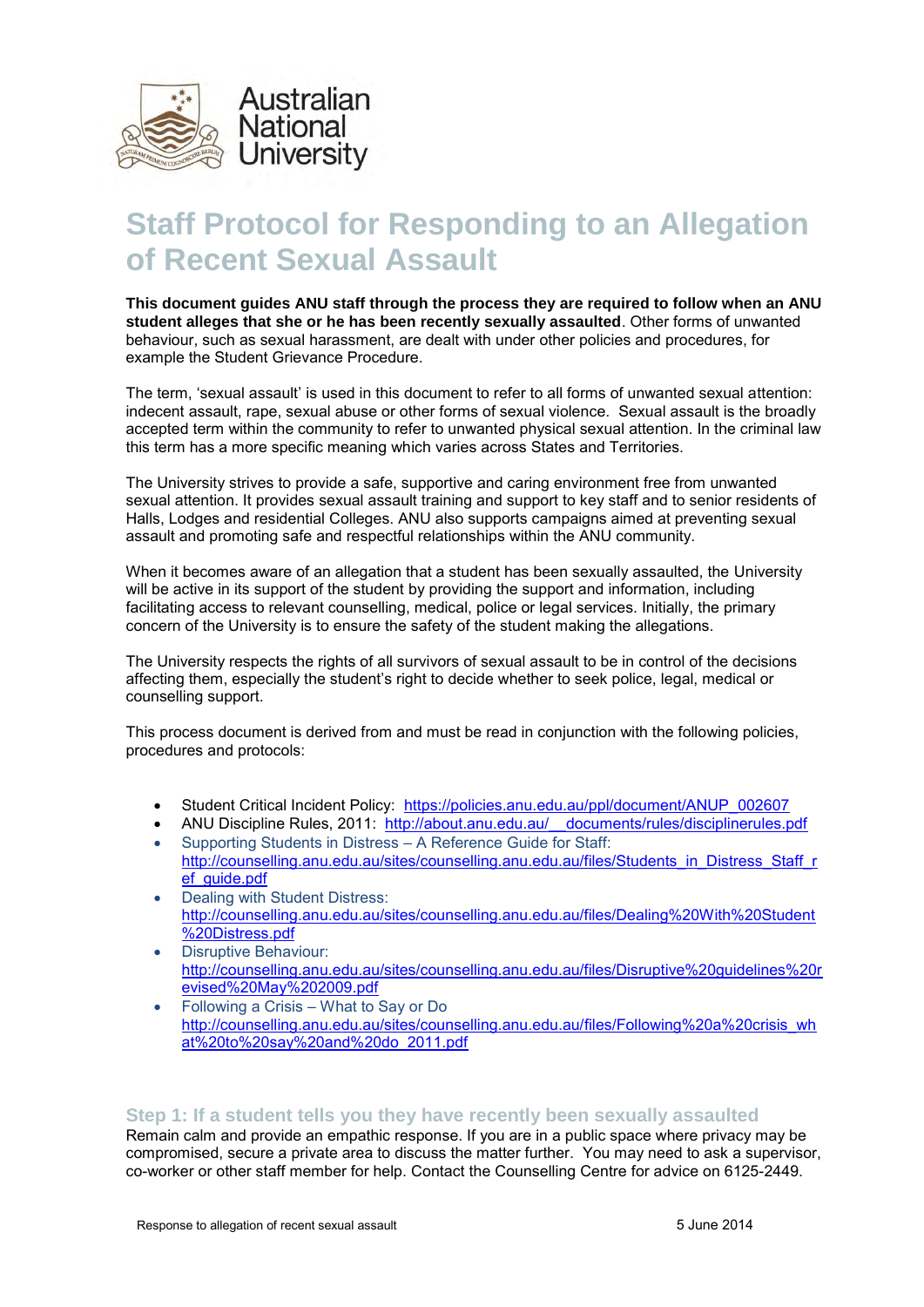In asking questions about the incident focus on collecting only what is needed to establish what the student says has occurred and that the student is physically and medically safe.

Remember sexual assault is an abuse of power and control by one or more people using sexual means over another person. It is a traumatic incident that overwhelms a person's capacity to cope.

Speaking clearly, calmly and compassionately can assist the student to begin to feel safe which will help them to begin the process of working out what they want to have happen next.

Supporting a student who alleges a recent sexual assault can have a major influence on their recovery, their willingness to proceed with legal action and to seek medical and counselling services. **Step 2: Establish immediate safety** 

Assess the immediate risks to the student's safety. If you believe that there is an immediate danger from the alleged perpetrator or an immediate medical or physical emergency:

- **Call 000** and report the incident to emergency services,
- then call ANU Security **6125-2249**,
- then continue to follow steps outlined in the Critical Incident Policy: [https://policies.anu.edu.au/ppl/document/ANUP\\_002607](https://policies.anu.edu.au/ppl/document/ANUP_002607)

# **Step 3: Provide Information and facilitate access to counselling, medical and legal support**

*Counselling:* Canberra Rape Crisis Centre has expertise in working with people who have made allegations of sexual assault. This includes providing crisis and ongoing counselling support, information about medical options, legal options, victim's compensation through to court preparation and court support. The student can use the Centre without reporting the allegations to the police. The services are free and confidential.

Ask the student if they want immediate assistance from Canberra Rape Crisis Centre and assist them to make contact on 6247-2525. Direct referral to Canberra Rape Crisis Centre is possible between 7am -11pm seven days per week. After 11pm a counsellor can be contacted by contacting Forensic and Medical Sexual Assault Care (FAMSAC) on 6247-2184 or the police (outlined later in this document).

If the student does not want immediate contact with Canberra Rape Crisis Centre, provide printed information and contact details of the service:<http://crcc.org.au/assistance/emergency>

*It is preferable that students are supported to access Canberra Rape Crisis Centre as it is the specialist service within the ACT funded to support people who have experienced sexual violence. It provides support for male survivors through Service Assisting Male Survivors of Sexual Assault (SAMSSA). The Nguru Program provides culturally appropriate counselling for members of the Aboriginal and Torres Strait Islander community, who have experienced sexual assault, and their families* 

The ANU Counselling Centre also provides counselling and referral for students who have experienced sexual assault. This can be complementary to counselling provided by Canberra Rape Crisis Centre or if the student prefers to seek counselling on-campus. If a student attends the Counselling Centre the counsellor will:

- provide a safe, supportive environment for the student to discuss any concerns
- establish that the student is aware of their options for support
- provide information as required
- facilitate access to other services according to the student's decisions
- provide ongoing counselling if preferred by the student (within the guidelines of service)

The ANU Counselling Head of Centre (or delegate) is also available for consultation about allegations of sexual assault. Call 6125-2442 to access the ANU Counselling Centre during business hours.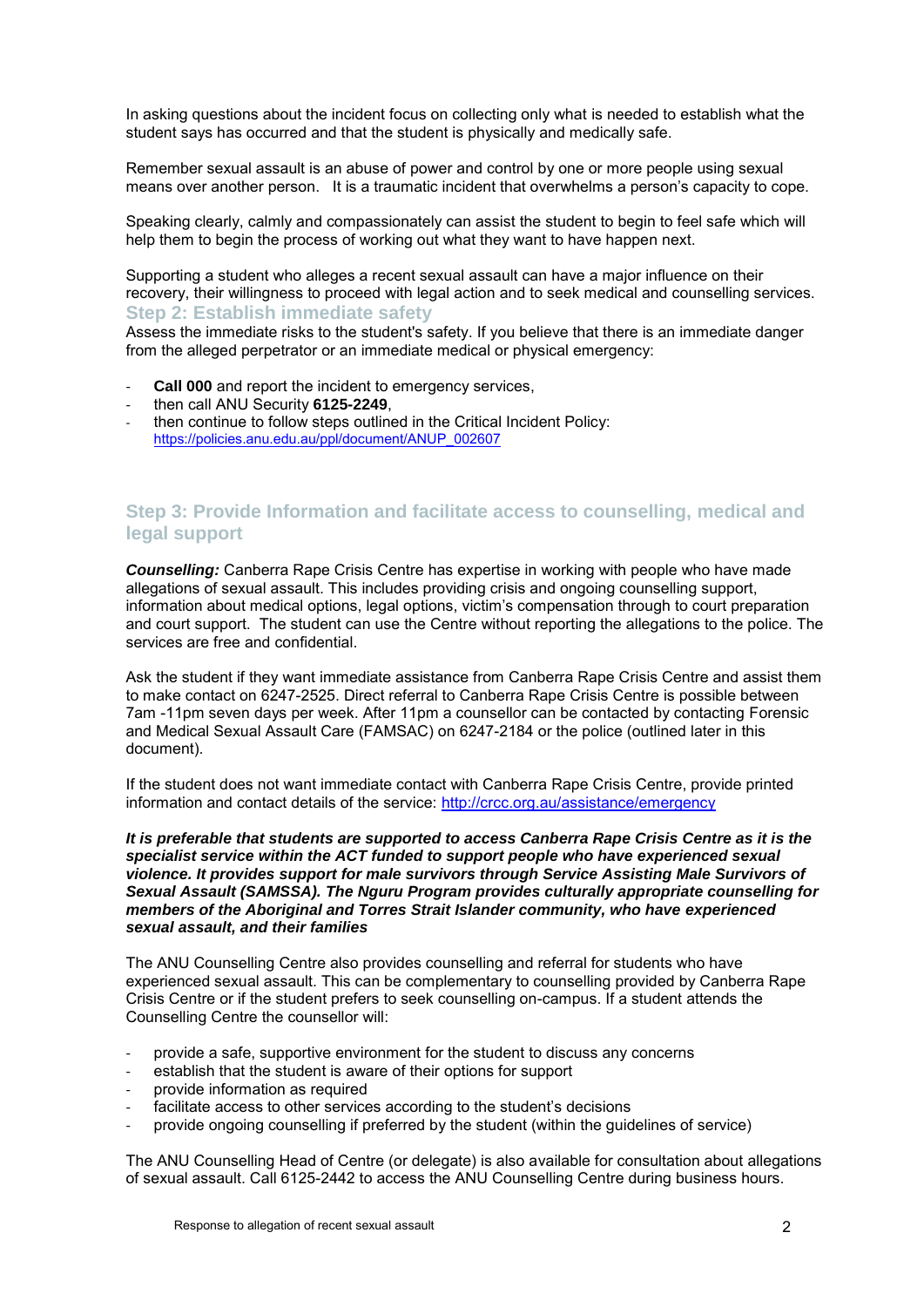*Medical Support:* Communicate the importance of medical attention to the student and discuss if assistance is needed at this time. Medical attention for sexual assault victims is vital for detecting and treating a range of medical concerns, including sexually transmitted infections, pregnancy, and both apparent and internal injuries. Ideally people who have alleged sexual assault should be seen as soon as possible to address these health concerns.

Forensic and Medical Sexual Assault Care (FAMSAC) at Canberra Hospital provides forensic and medical sexual assault care to people who have been sexually assaulted. A forensic medical examination may be conducted up to 5 days after a sexual assault.

Emergency contraception is extremely efficacious if given within 48 hours of unprotected sex. It may be given up to 120 hours after unprotected sex.

Medical examination is offered to all FAMSAC clients in day time hours. In addition forensic examination can be conducted if the client presents within the appropriate time frame. Forensic specimens may be collected and stored at FAMSAC for a period of 2 weeks after their collection. This gives the client time to make a decision about whether to proceed with the legal pathway.

Ideally people who have alleged sexual assault should be seen as soon as possible after a sexual assault to address these health matters.

FAMSAC provides a 24 hour, 365 day a year on-call service. Access to the on-call doctor is through:

- Canberra Rape Crisis Centre (CRCC) 7am-11pm 7 days per week on 6247-2525; or
- Canberra Sexual Health Centre (CSHC) available business hours on 6244-2184, or
- Canberra Hospital switch board available 24 hours on 6244-2222, or
- Australian Federal Police on 131-444.

If the student does not want assistance at this time, provide printed referral information: [http://health.act.gov.au/health-services/canberra-hospital/our-services/medical-services/sexual](http://health.act.gov.au/health-services/canberra-hospital/our-services/medical-services/sexual-health/sexual-assault-care/your-rights)[health/sexual-assault-care/your-rights](http://health.act.gov.au/health-services/canberra-hospital/our-services/medical-services/sexual-health/sexual-assault-care/your-rights) 

The ANU Health Centre can facilitate access to medical care T:6125-3598.

*Legal Support:* The decision to proceed with making a complaint to the police is the decision of the student who has alleged the sexual assault.

Canberra Rape Crisis Centre (T: 6247-2525) can provide information for students considering reporting the sexual assault. Some students prefer to go directly to the police as they are clear that they wish to make a report. If this is the case contact the Australian Federal Police on 131 444.

**Step 4: Provide printed information containing referral numbers for assistance**  Even if the student does not want assistance at this time, provide printed referral information whenever possible.

## **Step 5: Proceed to ANU Critical Incident Protocol**

Inform the student that you are required to report the incident to ANU Security and the Registrar Student Life. Request permission from the student to release their name and contact details to ANU Security and the Registrar. The Registrar will ensure the University follows up with the student regarding their support needs. If the student does not give their permission you must not release their name and contact details unless there is a threat to the safety of the individual or others.

If there are no immediate safety issues and you do not have permission to release their personal contact and identifying details, then inform the student that you will report the incident to ANU Security and the Registrar, Student Life with no contact or personal identification details. The report will be used for statistical purposes and contains only the nature of the incident and the location and date of occurrence. If there is a threat to safety of the individual or others dial 000, call ANU Security and then proceed as outlined in the Critical Incident Policy. [https://policies.anu.edu.au/ppl/document/ANUP\\_002607](https://policies.anu.edu.au/ppl/document/ANUP_002607)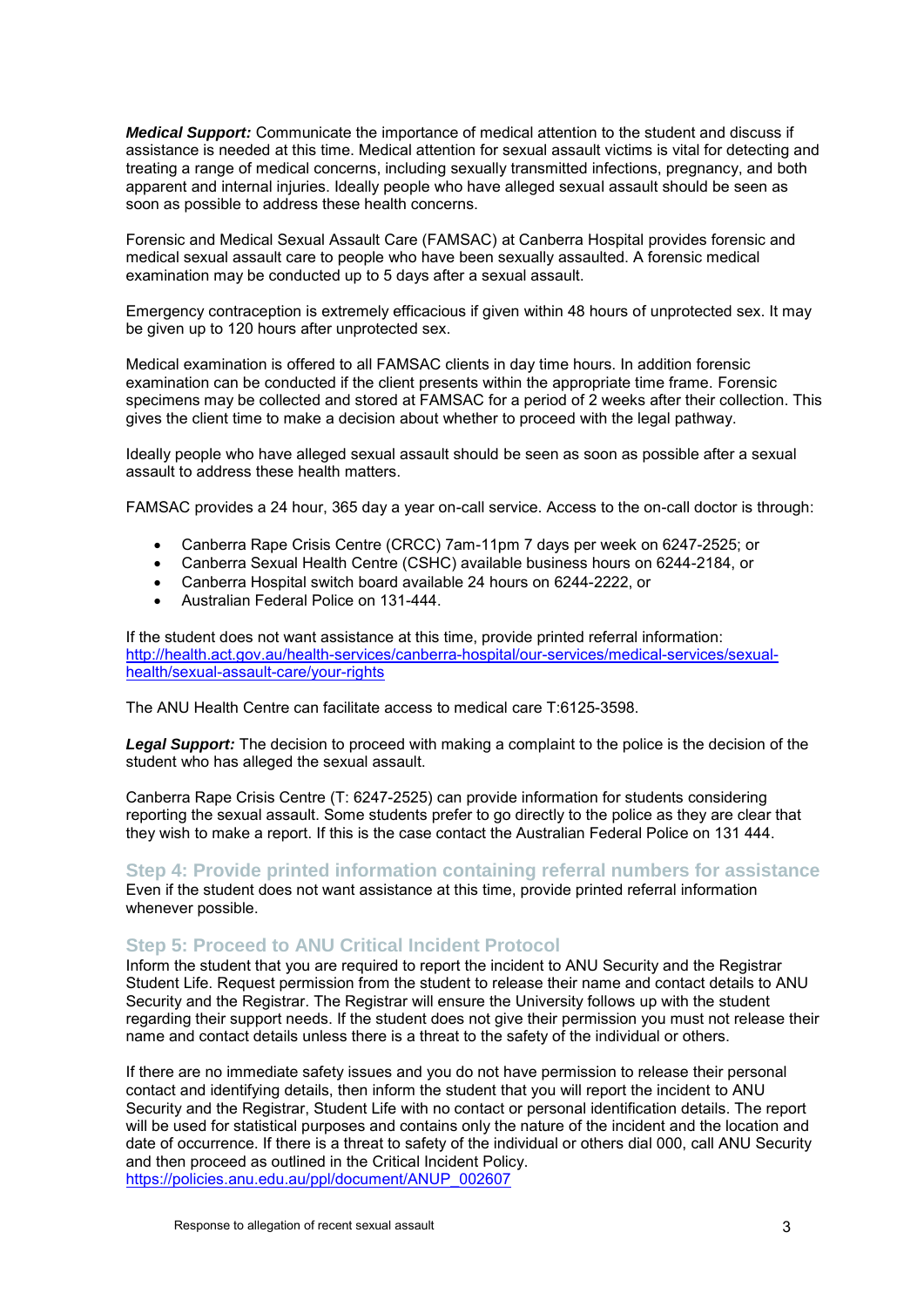## **Step 6: Debriefing**

Debriefing for any staff member or student responding to an allegation of sexual assault is available through: ANU Counselling Centre, Advisor to Staff and the Employee Assistance Program. See contact details below.

## **SUPPORT AT THE UNIVERSITY**

## **Primary contacts for ANU Critical Incident**

## **1) ANU Security: 6125-2249**

ANU Security maintains a 24 hour presence on campus in order to ensure the safety and protection of all students' assets. ANU Security maintains a 24 hour patrol, responding to emergency situations and providing First Aid.

## **2) Registrar, Student Life: 0434 689 904**

**ANU Health Centre: Front Desk 6125-3598 or Nurse 6125-9695 between 2-4pm weekdays** 

9am-5pm Mon-Thu; 9am-4 pm Fri. Closed 12:30-1:25 & Public holidays Medical support, information and referral

#### **ANU Counselling Centre: 6125-2442**

9am–4.45pm Mon-Fri. Closed 1– 2pm & Public holidays Counselling, support, information and referral

**Heads of Residential Halls and Colleges: for students who live on campus**  Academic and personal support, referral and information regarding internal discipline processes

**Dean of Students: 6125-4184 E: dean.students@anu.edu.au** 

Academic and personal support, referral and information regarding internal discipline processes

**ANU Legal Office: 6125-8489 E: legal.office@anu.edu.au**  Legal support for staff

**PARSA: 6125-4187 Legal Officer: 6125-2444 E: sa.legal@anu.edu.au**  Mon-Wed only Legal support for students

**ANUSA: 6125-2444 Legal Officer: 6125-2442 E: sa.legal@anu.edu.au**  Mon-Wed only Legal support for students

## **STAFF EMPLOYEE ASSISTANCE PROGRAM**

**Adviser to Staff: 6125-3616 E: [Staff.Adviser@anu.edu.au](mailto:staff.adviser@anu.edu.au)** Messages can also be left at 6125-2442 9am–4.45pm, Mon-Thu [http://counselling.anu.edu.au/adviser\\_to\\_staff/index.php](http://counselling.anu.edu.au/adviser_to_staff/index.php) Counselling, support, information and referral.